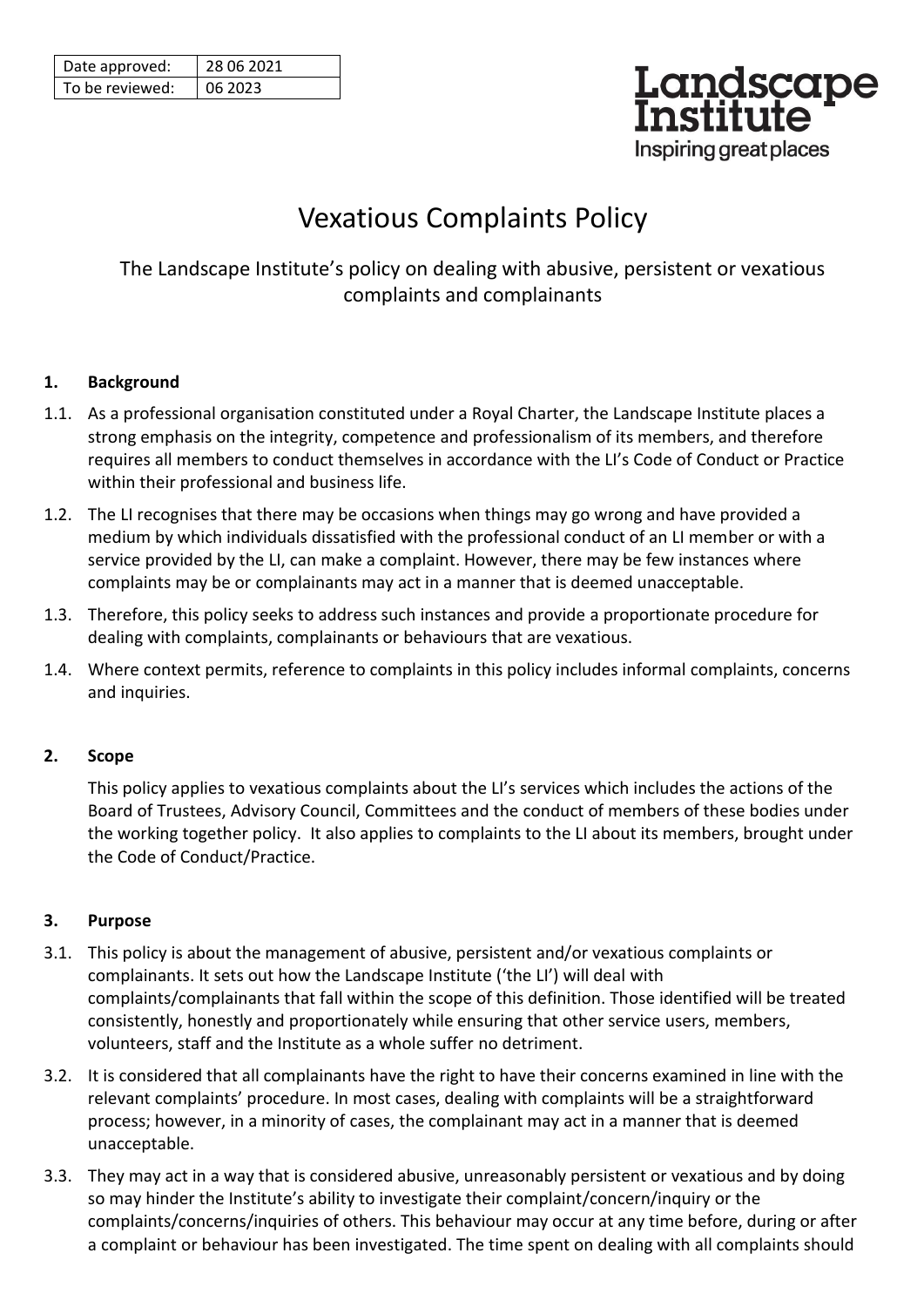be proportionate to the nature of the complaint/concern/inquiry and consistent with the outcome that is being sought; being realistic and achievable.

# **4. Definition**

- 4.1. A vexatious complaint or behaviour is one that is pursued, regardless of its merits, solely to harass, annoy or subdue somebody; something that is unreasonable, without foundation, frivolous, repetitive, burdensome or unwarranted.
- 4.2. Unreasonable and unreasonably persistent complainants are those complainants who, because of the nature or frequency of their contacts with an organisation, hinder the organisation's consideration of their, or other people's, complaints/concerns/inquiries.

# **5. Identifying Vexatious Complainants and Unreasonably Persistent Behaviours**

- 5.1. It is important to distinguish between individuals who make a number of legitimate complaints because they genuinely believe something has gone wrong, and people who are simply being difficult. Complainants will often be frustrated and aggrieved and therefore it is important to consider the merits of the case rather than their attitude.
- 5.2. Complainants may be considered to be habitual or vexatious if they display two or more of the following behaviours:
	- i. Persist in pursuing a complaint/concern/inquiry where the issue has been answered or the LI's complaints procedure has been fully and properly implemented and exhausted.
	- ii. Change the substance of a complaint or continually raise new issues or seek to prolong contact by continually raising further concerns or questions upon receipt of a response whilst the complaint is being addressed. Care must be taken not to overlook new issues, which are significantly different from the original complaint. These might need to be addressed as separate complaints.
	- iii. Are unwilling to accept documented evidence of treatment given as being factual or deny receiving an adequate response to their complaint even though correspondence specifically answering their concerns/questions has been supplied.
	- iv. Do not clearly identify the precise issues which they wish to be investigated, despite reasonable efforts to help specify their concerns and/or where the concerns identified are not within the remit of the LI to investigate.
	- v. Focus on a trivial matter to an extent which is out of proportion to its significance and continue to focus on this point.
	- vi. Have threatened or used actual physical violence towards staff at any time.
	- vii. Have in the course of addressing a registered complaint had an excessive number of contacts with the Institute placing unreasonable demands on staff.
	- viii. Have harassed or been personally abusive or verbally aggressive on more than one occasion towards staff dealing with their complaint.
	- ix. Are known to have recorded meetings or face-to-face/telephone conversations without the prior knowledge and consent of other parties involved.
	- x. Display unreasonable demands using passive aggressive tone of communications or complainant expectations fail to accept that these may be unreasonable.
	- xi. The tone or language of the correspondence goes beyond the level of criticism that the Institute or its employees should reasonably expect to receive.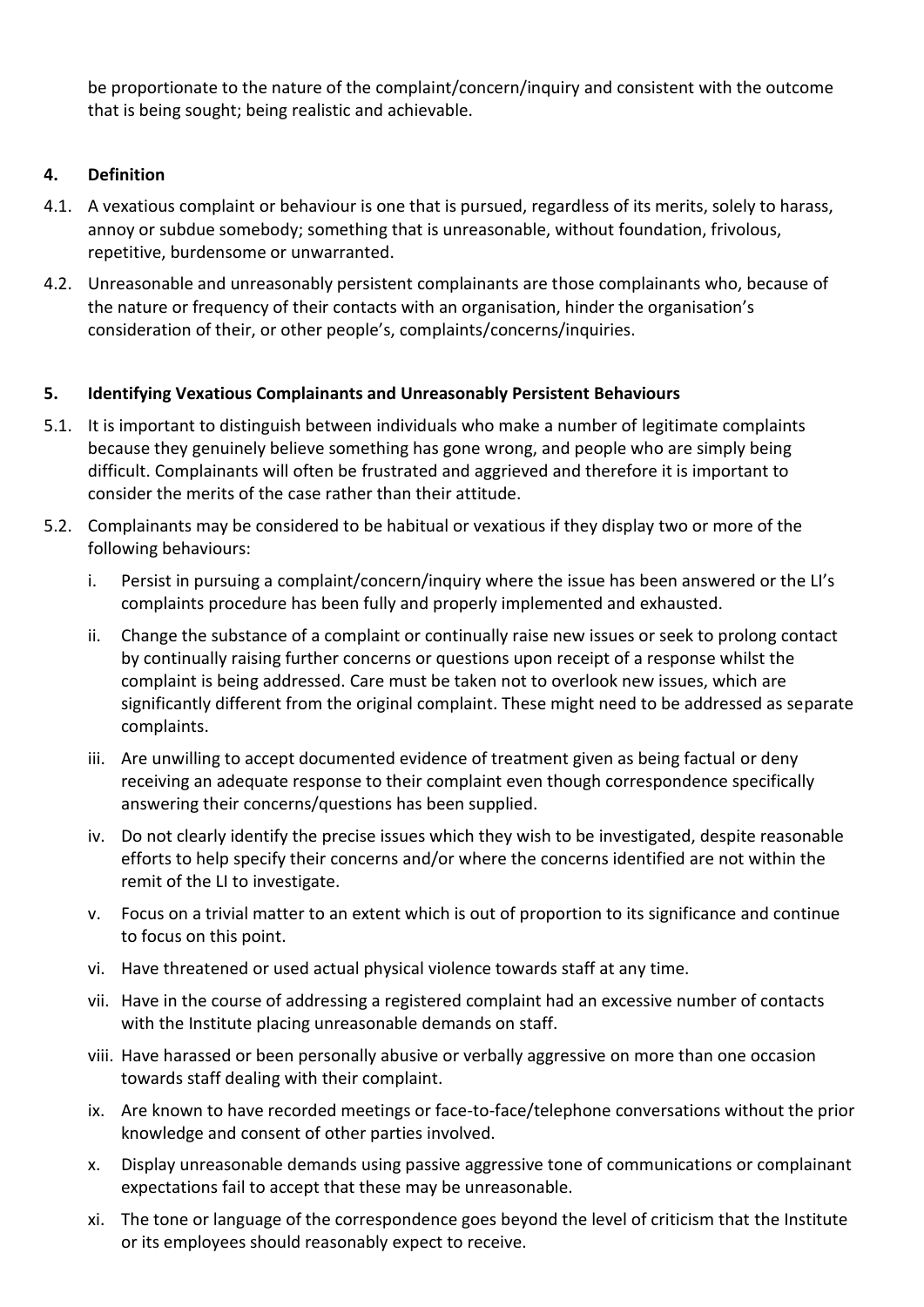xii. Raising a complaint about the service received from the LI or the conduct of a member or volunteer does not in itself constitute actions that are unreasonably habitual or vexatious.

#### 5.3. **Examples of unreasonably persistent behaviour:**

*(This list is not exhaustive, nor does one single characteristic on its own imply that the person will be considered as being in this category)*

- i. Refusing to specify the grounds of a complaint, despite offers of help.
- ii. Refusing to cooperate with the complaints investigation process.
- iii. Refusing to accept that certain issues are not within the scope of the Institute's jurisdiction or within the scope of a complaints procedure.
- iv. Insisting on the complaint being dealt with in ways which are incompatible with the adopted complaints procedure or with good practice.
- v. Making unjustified complaints about staff who are trying to deal with the issues, and seeking to have them replaced.
- vi. Changing the basis of the complaint as the investigation proceeds.
- vii. Denying or changing statements made at an earlier stage.
- viii. Introducing trivial or irrelevant new information at a later stage.
- ix. Raising many detailed but unimportant questions, and insisting they are all answered.
- x. Submitting falsified documents from themselves or others.
- xi. Pursuing parallel complaints on the same issue with various members of staff and/or organisations.
- xii. Making excessive demands on the time and resources of staff with lengthy phone calls, emails to numerous LI staff, or detailed letters every few days, and expecting immediate responses.
- xiii. Submitting repeat complaints with minor additions/variations, which the complainant insists make these 'new' complaints.
- xiv. Refusing to accept the decision; repeatedly arguing points with no new evidence.

#### 5.4. **Examples of abusive and/or vexatious complainants**

The Institute will take steps to protect its volunteers and staff from LI members, members of the public or fellow staff and volunteers who are behaving in a way which is considered abusive and/or vexatious. This may include physical or verbal abuse and could include the following (however, this list is not exhaustive):

- i. Speaking to the member of staff in a derogatory manner which causes offence.
- ii. Swearing, either verbally or in writing despite being asked to refrain from using such language.
- iii. Using threatening language towards LI staff or volunteers working on the Institutes' behalf, provoking fear.
- iv. Repeatedly contacting a member of staff regarding the same matter which has already been addressed.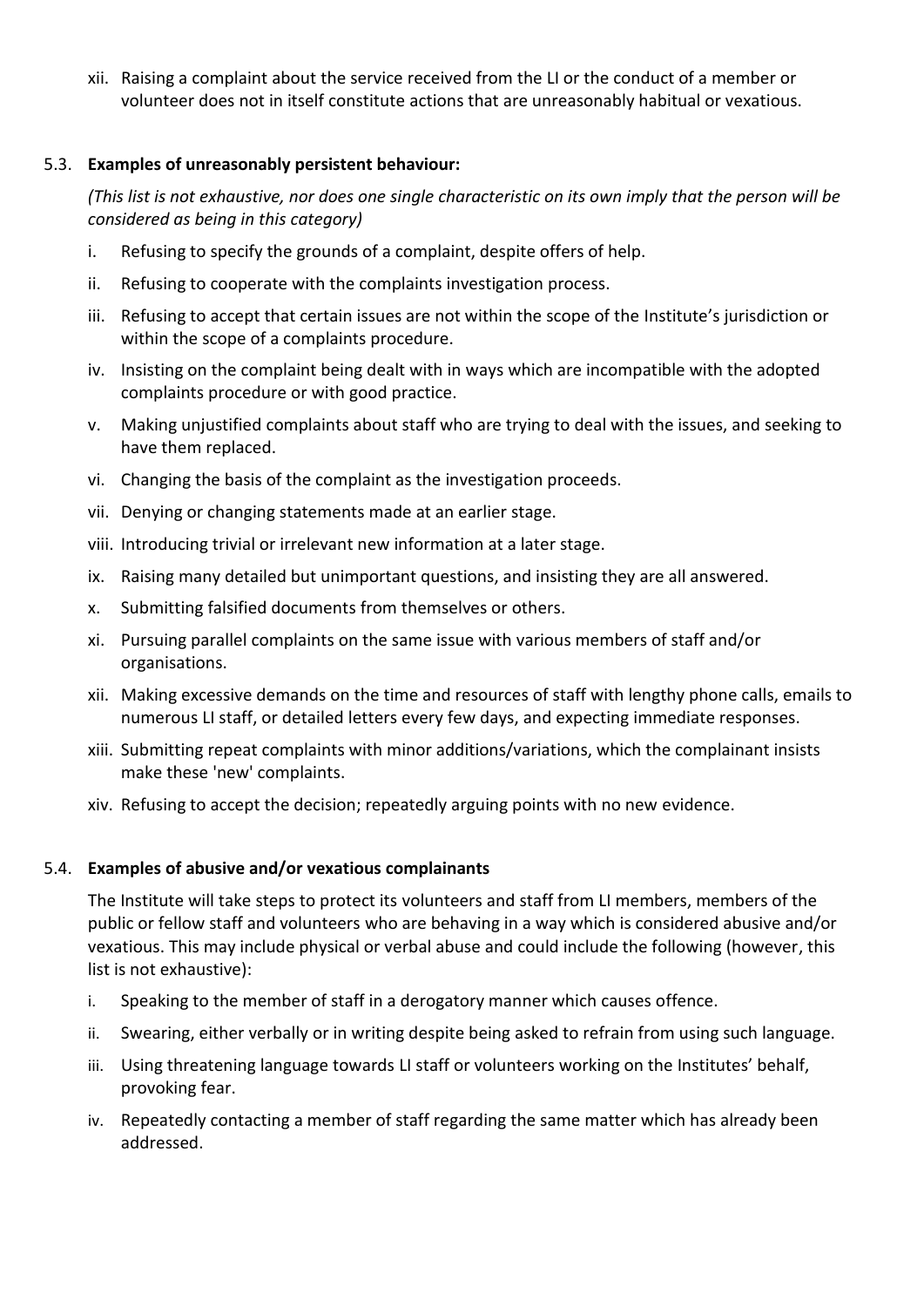# **6. Managing unreasonable complaints or complainant behaviour**

- 6.1. This policy may be invoked if the Institute considers that a complainant has behaved in a manner which is deemed unreasonable (see above). The Institute may take any actions against a complainant that it considers to be reasonable and proportionate in the circumstances.
- 6.2. In the first instance, the complaint should be referred to the Regulations Team with a summary of why it is thought to be vexatious.
- 6.3. The Regulations Team will consider the complaint, will seek advice from the Head of the relevant area of the LI (and/or Chief Executive) and will declare the complaint as being vexatious or not.
- 6.4. Where a complaint is not deemed to be vexatious it will be returned to the appropriate point in the complaints handling process.
- 6.5. If a complaint is deemed to be vexatious the Head of Professional Regulation will respond directly to the complainant explaining the decision and that the complaint will be closed with no further action.
- 6.6. The Head of Professional Regulation will also consider if the making of a vexatious complaint also requires the application of a restriction on communication/services under the working together policy/code of conduct.
- 6.7. The decision will be noted on the members record for future reference but any further complaints from the same individual will be considered under the complaints policy as usual.
- 6.8. Types of actions the Institute may take:
	- i. Where the complainant tries to reopen an issue that has already been considered through one of the LI's complaints procedures, they will be informed in writing that the procedure has been exhausted and that the matter is now closed.
	- ii. Where a decision on the complaint/concern/inquiry has been made, the complainant should be informed that future correspondence will be read and placed on file, but not acknowledged, unless it contains important new information.
	- iii. Limiting the complainant to one type of contact (e.g., phone, letter, email, etc.).
	- iv. Placing limits on the number and duration of contacts with staff per week or month.
	- v. Requiring contact to take place with a named member of staff and informing the complainant that if they do not keep to these arrangements, any further correspondence that does not highlight any significantly new matters will not necessarily be acknowledged and responded to, but will be kept on file.
	- vi. Assigning a member of the Regulations Team to read the complainant's correspondence, in order to ensure appropriate action is taken.
	- vii. Offering a restricted time slot for necessary calls to specified dates and times
	- viii. Requiring any face-to-face or online contacts to take place in the presence of a witness and in a suitable location.

#### **7. Matters to take into account before taking action**

- 7.1. Before taking a decision to invoke this policy consideration should be given to whether any further action is necessary, such as:
	- i. Consideration about whether it is appropriate to liaise with other members of staff, convene a meeting with the complainant and a senior staff member in order to seek a mutually agreeable resolution.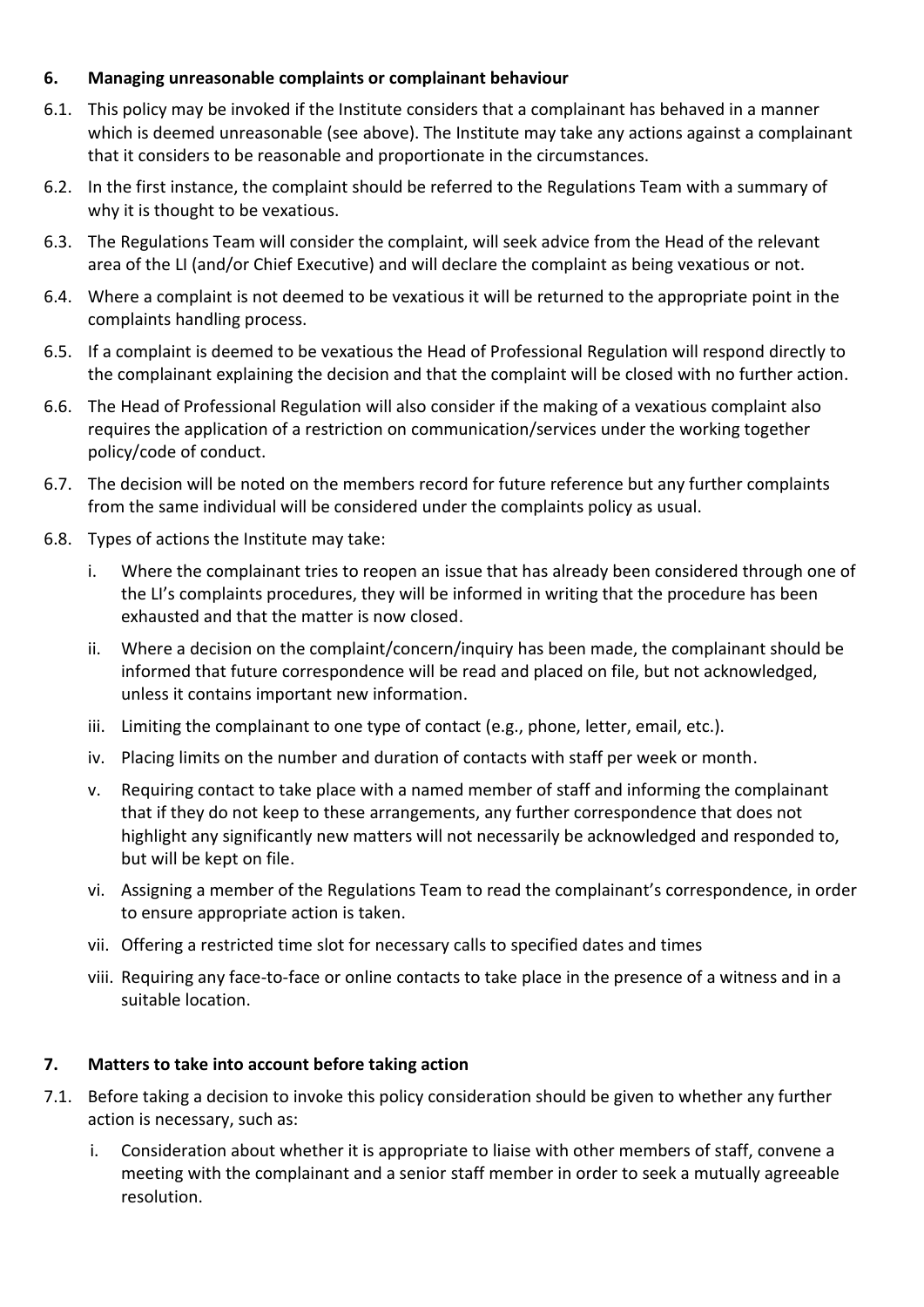- ii. If it is known or suspected that the complainant has any special needs then consider offering an independent person who may assist the complainant with their communication with the Institute.
- iii. Where more than one department is being contacted by the complainant, agree a cross departmental approach; and designate a lead person to co-ordinate the Institute's response.
- 7.2. Staff must be satisfied before taking any action as defined by this policy that the complainant's individual circumstances have been taken into account including such matters as age, disability, gender, race and religion or belief.

# **8. Imposing restrictions**

- 8.1. Prior to imposing any restrictions, the Head of Professional Regulation (HPR) in consultation with the CEO will communicate to the complainant in writing to explain why this behaviour is causing concern, and ask them to change this behaviour. The complainant would be informed of what actions the Institute may take if the behaviour does not change.
- 8.2. If the complainant continues with the unreasonable behaviour the HPR will consult with the CEO to ascertain whether it is necessary to impose restrictions under this policy.
- 8.3. When a decision has been taken to apply this policy to a complainant, the HPR will contact the complainant in writing (and as appropriate) explaining:
	- i. why this decision has been taken
	- ii. what action the Institute will be taking
	- iii. the duration of that action
	- iv. the review process of this policy
- 8.4. Any restriction that is imposed on the complainant's contact with the Institute will be appropriate and proportionate and the complainant will be advised of the period of time the restriction will be in place for.
- 8.5. If the complainant continues to behave in a way which is deemed unacceptable then the Regulations Team, in consultation with the CEO, may decide to refuse all contact with the complainant and cease any investigation into his or her complaint.
- 8.6. Where the behaviour is so extreme, or it threatens the immediate safety and welfare of staff, the Institute will consider other options, for example reporting the matter to the Police or taking legal action. In such cases, we may not give the complainant prior warning of that action.

#### **9. Appealing a decision under this Policy**

- 9.1. A complainant may wish to appeal the decision to class their complaint/concern/enquiry as vexatious. In such cases, an appeal may be made to the Honorary Secretary to review and make a final decision.
- 9.2. The Honorary Secretary would inform the complainant of the outcome of that review.
- **10. New complaints by persons previously treated as being abusive, vexatious and/or unreasonably persistent complainants.**
- 10.1. Any new complaints received from complainants who have come under this policy will be treated on their merits. The Institute does not support a blanket ban on genuine complaints simply because restrictions may be imposed upon that complainant.